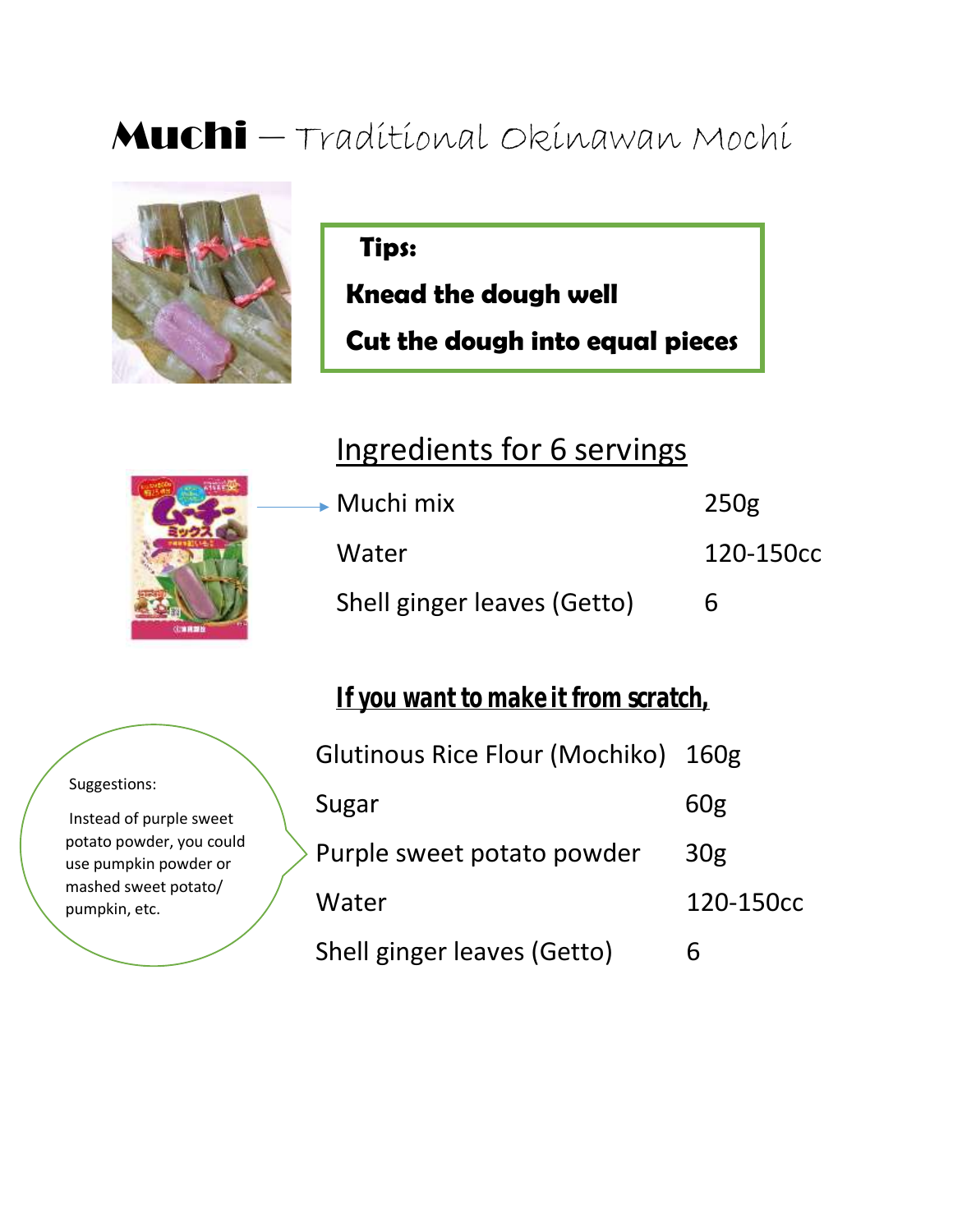## Instructions:



1. Wash the shell ginger leaves well and let them dry.



2. Place the muchi mix in a bowl, add about 2/3 of water and mix it with a spatula or your hand. Add the rest of the water a little bit at a time and knead the dough until it turns into a gummy texture.



3. Roll the dough into a ball and cover the bowl with food wrap. Rest the dough for about 30 minutes.



4. Once rested, divide the ball into 6 equal pieces and make them into elliptical shapes.



5. Place each in the center of the backside of shell ginger leaf.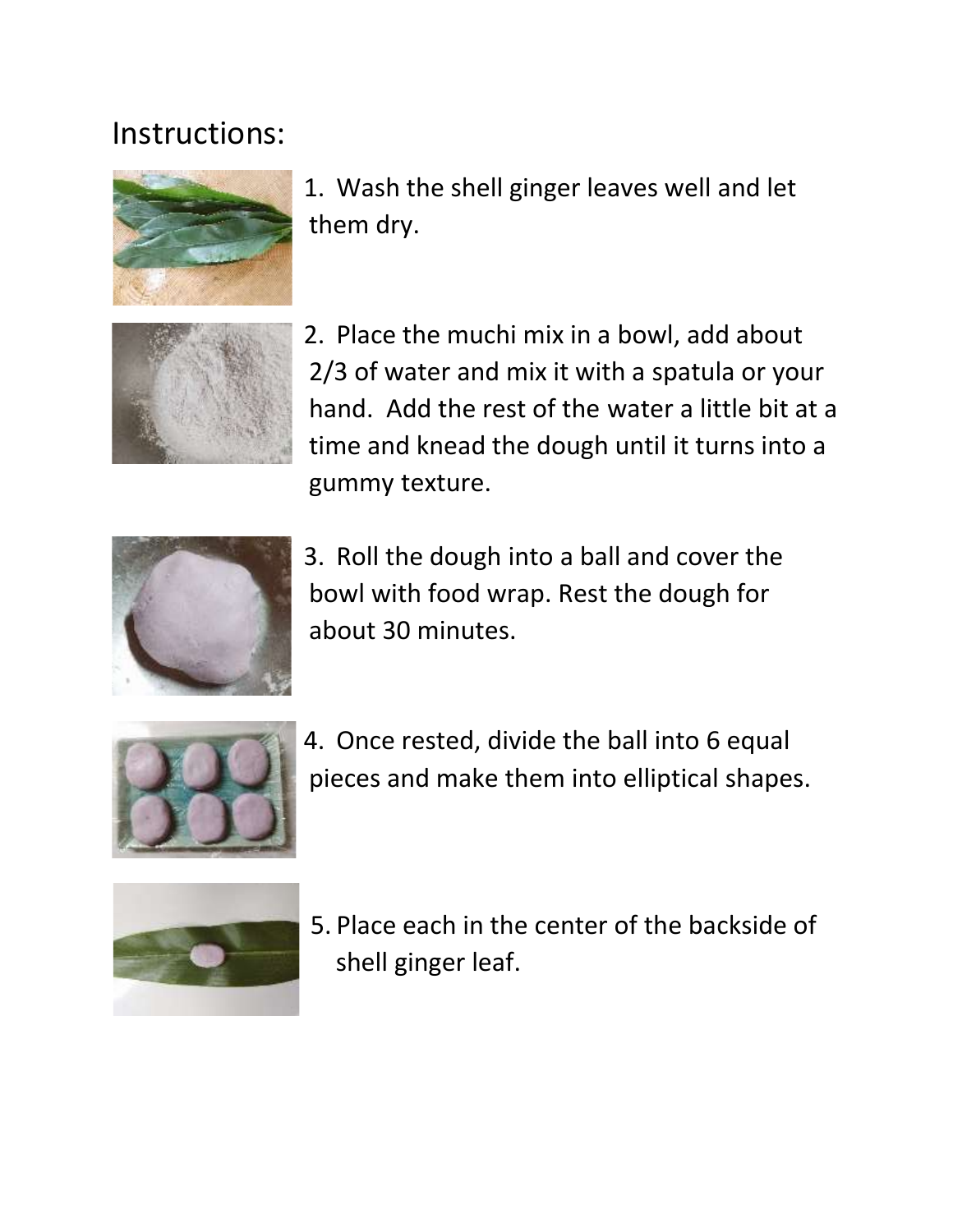

6. Fold the leaf horizontally from the bottom and leave ½ inch of space between the muchi and the leaf.



7. Fold the leaf horizontally from the top and leave a ½ inch of space between the muchi and the leaf.



8. Fold both the right and left sides of the leaf toward the center and leave 1-2 inches of space in between the muchi and the leaf.



9.Tie the leaf with a string (about 13 inches long).



10. While wrapping the muchi with the leaf, fill a pot with 2 inches of water and place a steamer basket on top of the pot. Bring the water to a boil, add the muchi and cover the pot with the lid.